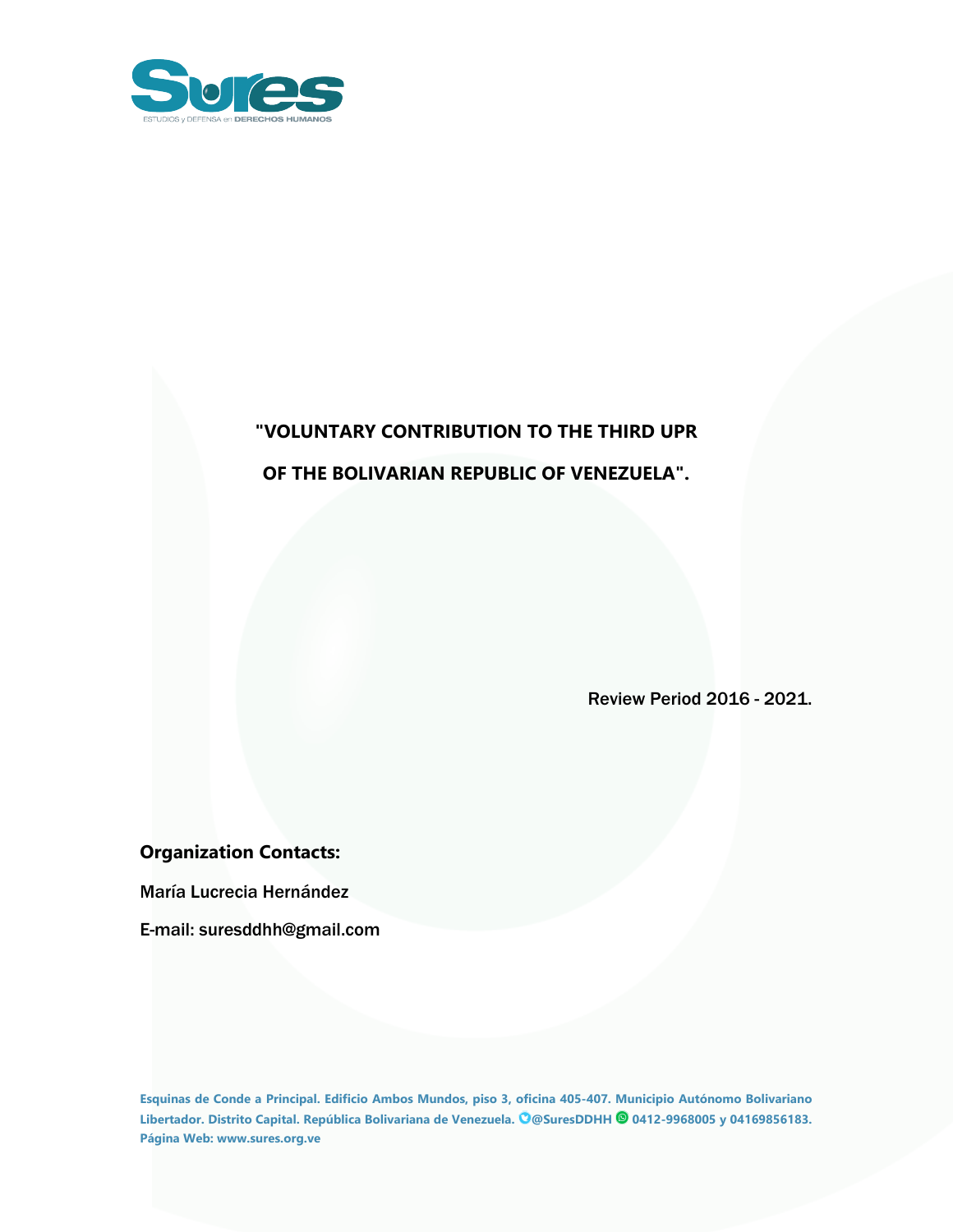

SURES: is <sup>a</sup> non-governmental, non-profit, independent, non-partisan and nondenominational organization, established in 2016. Our mandate extends to all environmental, civil, cultural, economic, social and political human rights recognized in the Constitution of the Bolivarian Republic of Venezuela and in international treaties ratified by our country. We prioritize our action towards groups and groups of people in situations of greater exclusion, poverty and discrimination.

Sures claims the potential of human rights as <sup>a</sup> tool for social transformation towards justice and the construction of <sup>a</sup> democratic society. Its actions are directed to the State as the main obligated party in the respect, guarantee and protection of human rights, as well as to non-State actors that exercise de facto power that affect the enjoyment and exercise of human rights, including private companies. We intend to approach human rights in Venezuela from <sup>a</sup> balanced and considered perspective in the context of <sup>a</sup> high intensity democracy and <sup>a</sup> society with extreme political polarization. Therefore, we avoid and question the instrumentalization, partisan and biased use of human rights for the benefit of partialities and subaltern interests.

#### **Advances in the investigation of the human rights situation in Venezuela.**

1. The main problem regarding Human Rights in Venezuela is constituted by the unilateral coercive measures (UCM) by the government of the United States and some allied countries since 2014, which have implied an economic, financial and commercial blockade against the country. The purpose of such unilateral coercive measures - which also violate the human rights obligations contracted by the countries imposing them<sup>i</sup> - is "to *shatter the Venezuelan economy....brutally* affecting human rights"<sup>ii</sup> increasing the pressure on the country by seriously undermining the capacity of the Venezuelan State to execute its international responsibilities in the area of social rights<sup>iii</sup> -which are entirely subsidized by the State- particularly the policies of food, health, life, education and development, since as <sup>a</sup> result of the blockade the government's income has contracted by 99% and the country is currently living on  $\bf 1\%$  of its income<sup>iv</sup>.

2. This situation has forced the Venezuelan State to generate specific policies on the matter<sup>v</sup> to seek "to the maximum of the resources at its disposal" to satisfy the economic, social and cultural rights of its population, through international

**Esquinas de Conde <sup>a</sup> Principal. Edificio Ambos Mundos, piso 3, oficina 405-407. Municipio Autónomo Bolivariano Libertador. Distrito Capital. República Bolivariana de Venezuela. @SuresDDHH 0412-9968005 y 04169856183. Página Web: www.sures.org.ve**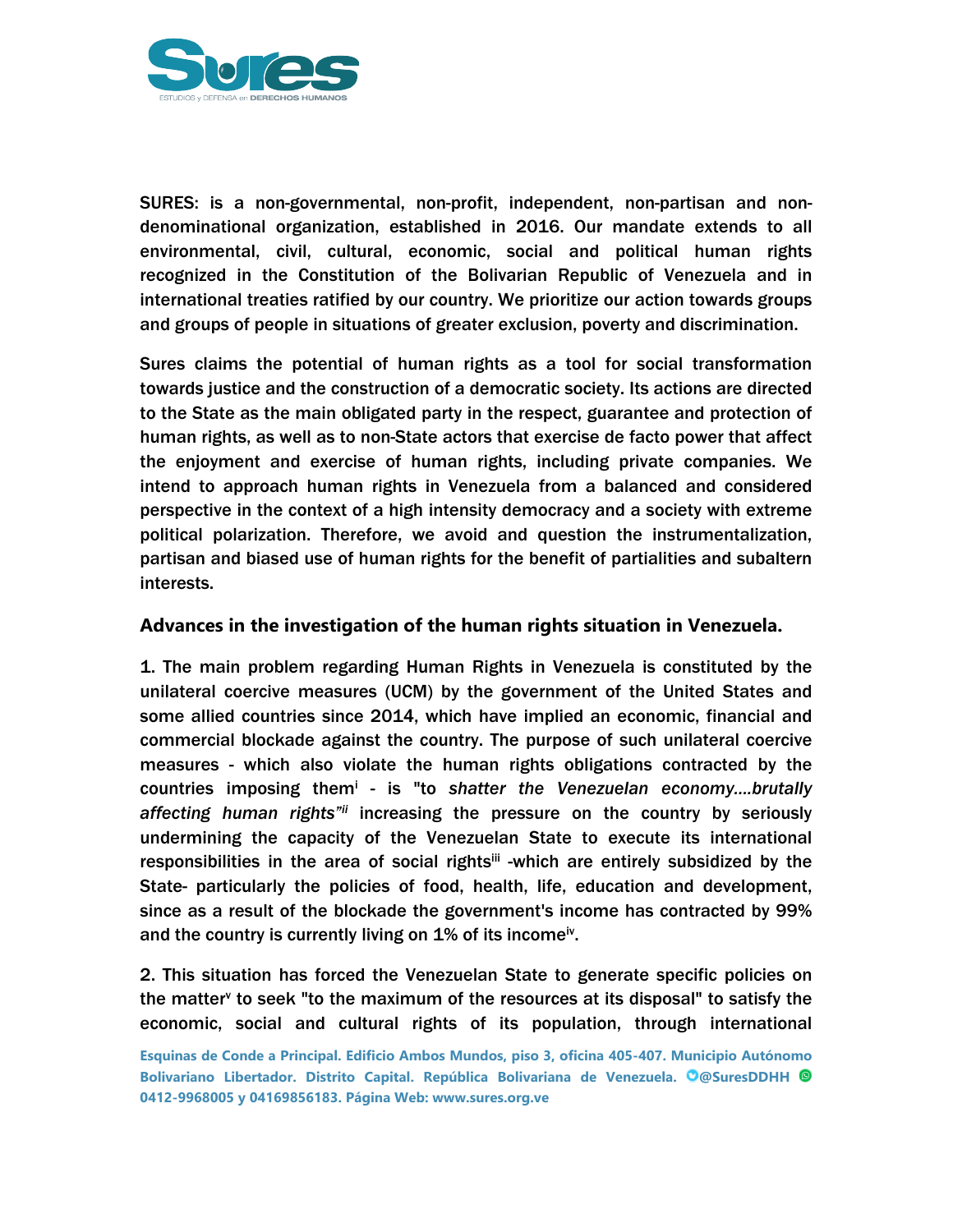

cooperation - including negotiations with other States and the international community (which were recommendations of the UPR in 2016 $^{\rm{vi}}$ ).

3. Within the constitutional and legislative framework**,** in the face of these international obstacles, the Venezuelan State passed an "Anti-Blockade Law", <sup>a</sup> means of which the Venezuelan State has <sup>a</sup> legal instrument and an instance that will protect them against the violations to their human rights caused by the Blockade (which was a reiterated recommendation of the UPR in 2016<sup>vii</sup>); and in order to guarantee the human rights of its population, the Venezuelan State has found it necessary to seek strategies to evade the restrictions established by such coercive measures; for example, by seeking new suppliers, new forms of payment and other ways to continue guaranteeing food imports, distributed through the CLAP Program.

4. Likewise, it has been forced to activate the mechanisms provided for by the Multilateral Health Organizations (WHO, PAHO) to resolve this situation, thus seeking to comply with its international obligations regarding the right to health, and to provide an effective response to the COVID-19 pandemic (which was <sup>a</sup> recommendation of the UPR in 2016<sup>viii</sup>).

5. In accordance with the Paris Principles, and in the framework of the Letter of Understanding signed between Venezuela and the Office of the United Nations High Commissioner for Human Rights, technical assistance has been provided to the National Commission for the Prevention of Torture and Other Cruel, Inhuman or Degrading Treatment, especially in strengthening the mechanisms for monitoring the human rights of persons deprived of liberty, collaboration that includes the development in 2020 of <sup>a</sup> joint investigation protocol on cases of alleged violation of the right to personal integrity (which was <sup>a</sup> recommendation of the UPR in 2016<sup>ix</sup>).

6. In the judicial aspect, it can be seen that in the period between 2017 and the first quarter of 2020, 401 police officers were criminally charged in cases of torture, 325 were charged and 26 were convicted. There is also in Venezuela, the National Ombudsman for Women's Rights, which guarantees the application of justice with <sup>a</sup> gender approach by accompanying women victims of violence in judicial and extrajudicial proceedings with special attention to the most vulnerable, which includes counseling and legal attention, providing between 2014 and 2020

**Esquinas de Conde <sup>a</sup> Principal. Edificio Ambos Mundos, piso 3, oficina 405-407. Municipio Autónomo Bolivariano Libertador. Distrito Capital. República Bolivariana de Venezuela. @SuresDDHH 0412-9968005 y 04169856183. Página Web: www.sures.org.ve**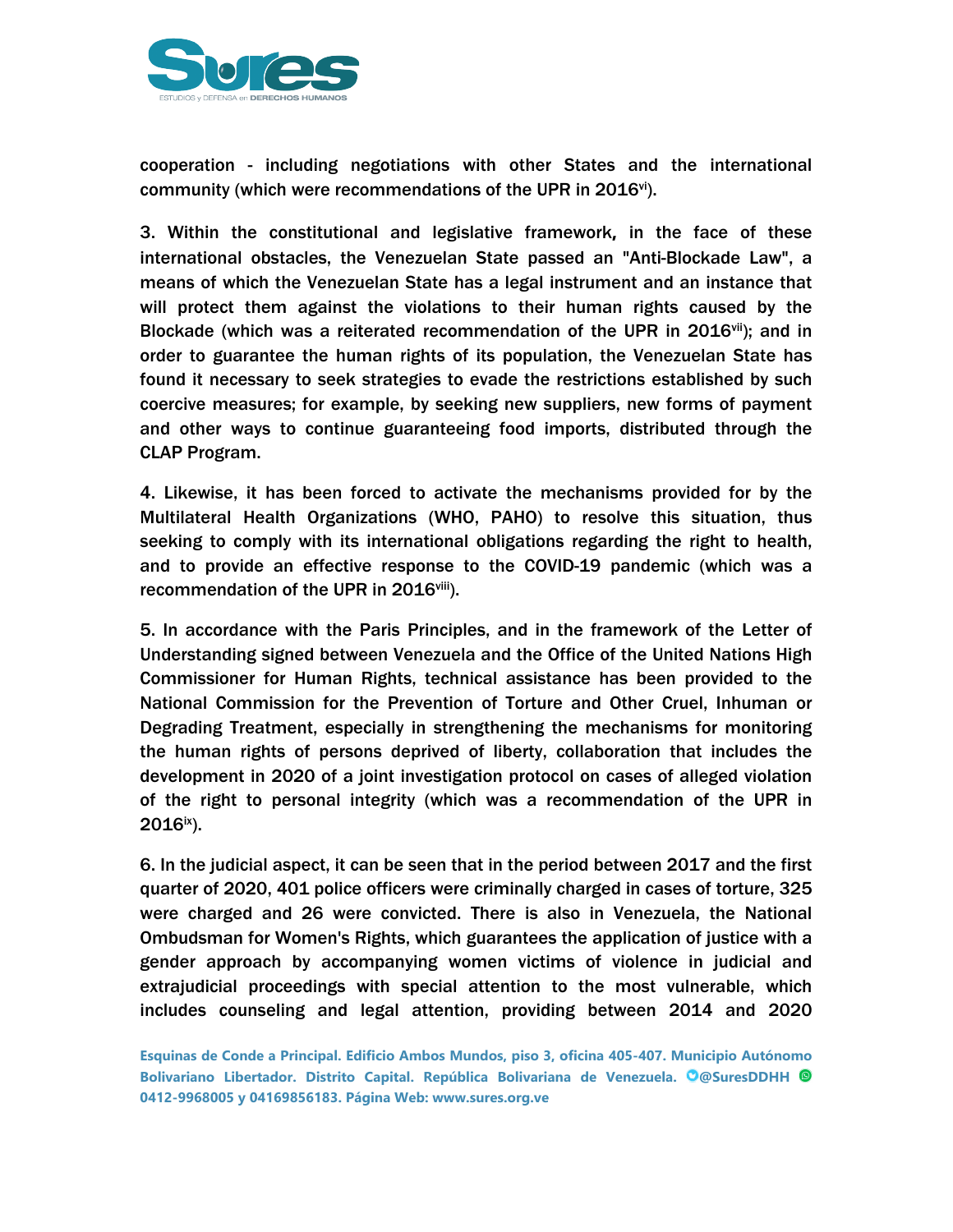

attention to 133,329 women.

7. In terms of professional training in Human Rights (which was <sup>a</sup> recommendation of the UPR in 2016<sup>x</sup>), we were able to learn that between 2016 and 2019 a total of 316 training activities on the prevention of torture and other cruel, inhuman or degrading treatment were carried out, reaching 10,453 participants. It should be noted that the prohibition of torture is included in the curriculum of the UNES, which is mandatory for State security forces. Similarly, in the area of gender, the National School of Prosecutors trained 95,525 people, 60% men and 40% women, in women's rights and gender equality, and provided 76 training programs on "Gender Violence" at the national level, through which 3,708 officials of the prosecutor's office received training.

8. In the area of sexual and reproductive health, <sup>a</sup> National Plan for the Protection of Sexual and Reproductive Rights of Women in Venezuela 2014-2019 is being developed. This plan includes the National Plan for Humanized Childbirth and the National Plan for the Prevention of Early and Adolescent Pregnancy (which were recommendations of the UPR in 2016<sup>xi</sup>). During 2020, a new public consultation was initiated in order to determine the content of the plan for the coming years.

9. Between 2014 and 2017, the Adolescent Fertility Rate decreased from 95.1 to 85.8 per thousand; with an incidence concentrated in the population aged 17-19 years. This decrease is the result of the initiation of specific interventions in this population, such as the acquisition and distribution of subdermal implants, especially to adolescents with an obstetric history in 2016-2017, all as part of the National Reproductive Sexual Health Program. This plan consisted of the selection of states with the highest number of adolescent pregnancies, selection of adolescents with obstetric history and immediate placement of implants, after conducting counseling, signing of consent and general medical evaluation. In total, 24,637 implants were placed, from July 2016 to March 2017. In 2018, together with international cooperation agencies, the Immediate Post Obstetric Event Contraception Plan (MVA) was implemented in maternity hospitals and hospitals and the Contraception Plan in the community and outpatient network, for the dispensation of long-acting contraceptive methods (implants and intrauterine devices), aimed at the adolescent population, through differentiated consultations, high school and university institutions. These plans are accompanied by family planning counseling, the use of informed consent and guidance for the prevention

**Esquinas de Conde <sup>a</sup> Principal. Edificio Ambos Mundos, piso 3, oficina 405-407. Municipio Autónomo Bolivariano Libertador. Distrito Capital. República Bolivariana de Venezuela. @SuresDDHH 0412-9968005 y 04169856183. Página Web: www.sures.org.ve**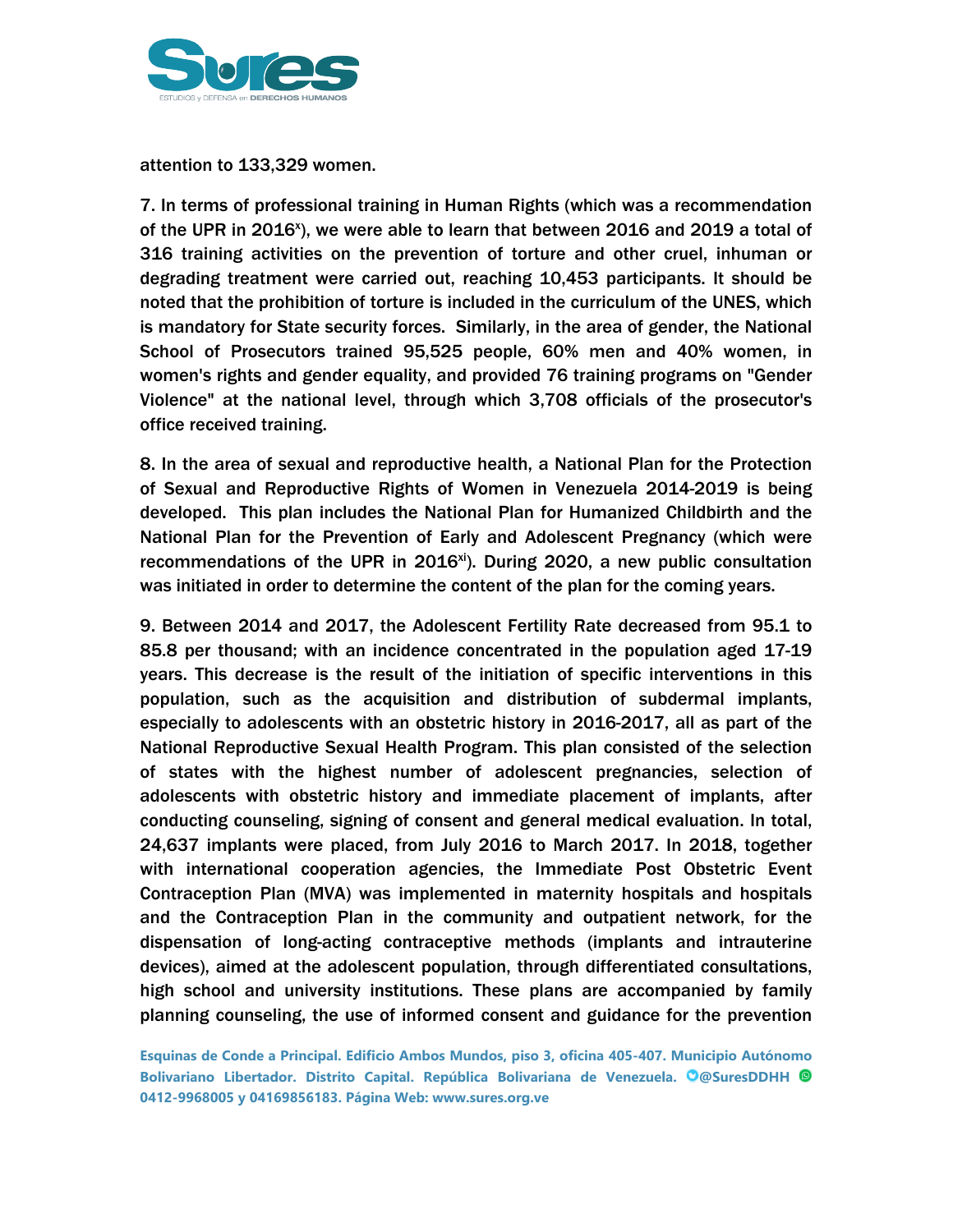

of sexually transmitted infections. Likewise, training and guidance activities were provided to 121,402 university students on sexual and reproductive health, during 2019. The free, universal and direct delivery of contraceptives to <sup>a</sup> total of 289,362 students was also guaranteed.

10. During 2016 <sup>a</sup> considerable increase in Venezuelan emigration has been verified, from Sures we have verified through our investigations that the package of unilateral coercive measures dictated against the country from 2014 to 2021, but with particular crudeness since 2017, have had <sup>a</sup> negative impact on migratory flows, given the deterioration of the quality of life of the Venezuelan people, from 640 in 2015.686, to 657,439 in 2017, to 2,534,976 in 2019 according to data from the United Nations Population Division. Therefore, we see <sup>a</sup> coincidence between the application of unilateral coercive measures and the increase of Venezuelan emigration.

11- It should be noted that in the midst of the health crisis that the world is going through due to the COVID-19 pandemic, the emigration trend of Venezuelans to destinations in the region shows an abrupt turnaround: today, thousands of Venezuelans have decided to return to their country by all possible means to protect their lives.

#### **Challenges**

1. We cannot fail to note that 2017 saw the occurrence of hate crimes during the cycle of violent protests. Two people were attacked and three were killed by protesters by virtue of their identification as affiliates of the ruling party. Among those killed, one person was burned alive and another was burned while lying on the ground after being attacked with <sup>a</sup> homemade mortar. Likewise, 23 cases were counted where violent crowds grouped in public spaces assaulted citizens for the fact of wearing <sup>a</sup> police or military uniform, being mistaken for public officials or for their alleged pro-government tendency. And in 2019, <sup>a</sup> group of opposition leaders called for violent demonstrations to cause the forced resignation of the Venezuelan President. On that occasion, the demonstrations accompanied the uprising of <sup>a</sup> group of GNB officers carried out in January, an attempted border invasion perpetrated to the south and southwest of Venezuela in February and <sup>a</sup> military coup d'état operation attempted in April of that year.

**Esquinas de Conde <sup>a</sup> Principal. Edificio Ambos Mundos, piso 3, oficina 405-407. Municipio Autónomo Bolivariano Libertador. Distrito Capital. República Bolivariana de Venezuela. @SuresDDHH 0412-9968005 y 04169856183. Página Web: www.sures.org.ve**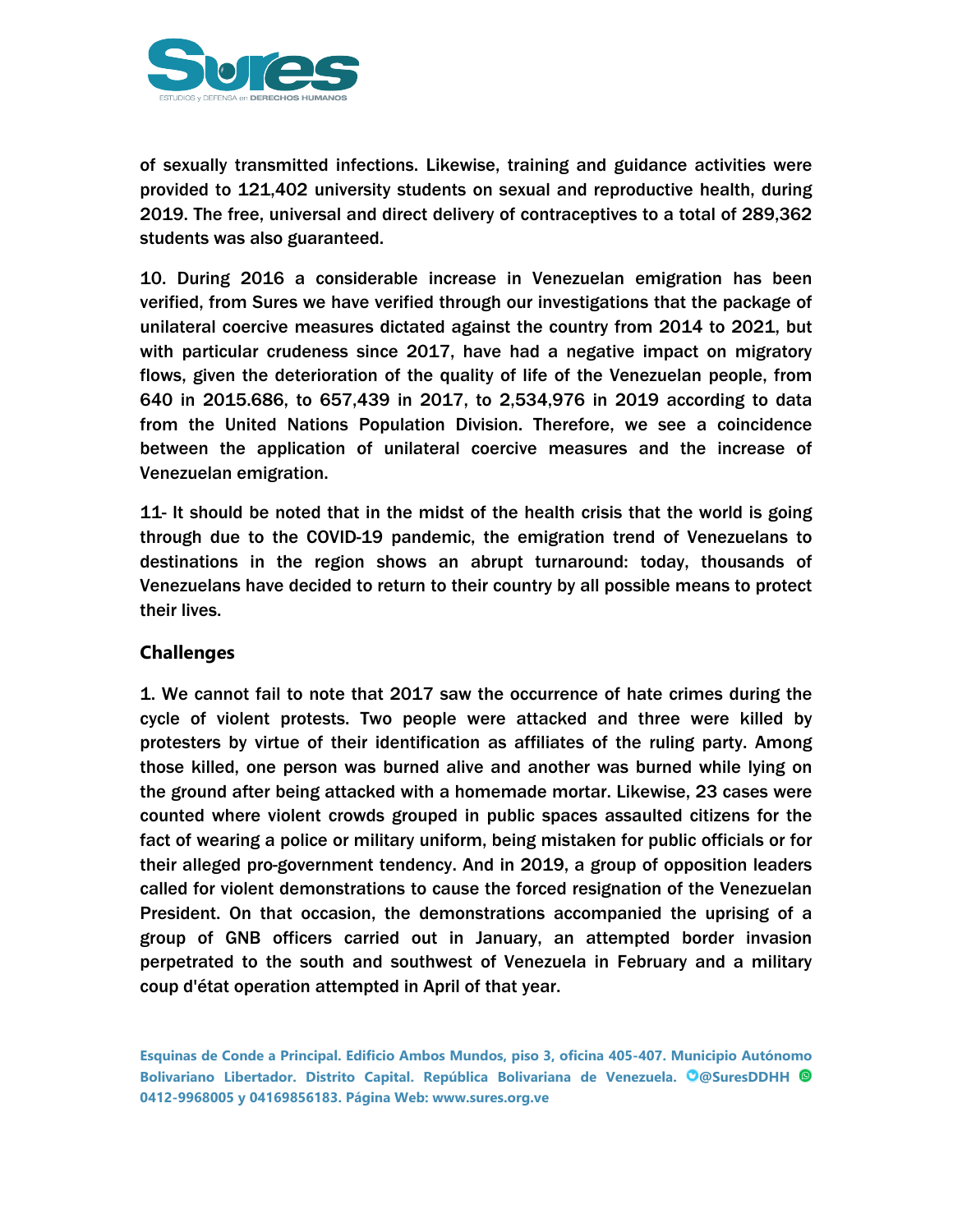

2. In this regard, we express our concern for the promotion at the international and multilateral level, demanding the definitive or provisional release of some persons prosecuted as responsible for serious human rights violations and coups d'état, or promoters of unilateral coercive measures, of <sup>a</sup> criminal nature, against their own country, which favors impunity and the repetition of such crimes.

3. Within this conflictive context, the Venezuelan State must continue developing policies and actions to protect and guarantee individual and collective human rights -particularly those of the most vulnerable groups-, combating the actions of multiform aggression developed against the Venezuelan people, redoubling its efforts to improve the economy.

3. The State should continue to take actions to sanction human rights violations, such as violations against the right to food or the right to peace, committed or promoted by actors in the business sector, who promote political agendas of destabilization; as well as strengthen the domestic legal framework to prevent and punish human rights violations committed by transnational corporations and other companies.

4. A sector whose dignification must be continued is the one of the Indigenous Peoples of Venezuela, for which the original and collective rights of indigenous peoples must be protected through the implementation of prior consultation mechanisms in accordance with the provisions of national and international laws in force, and progress in the legal-territorial territorial security of Indigenous Peoples, considering the self-demarcations already carried out. In the same regard, with the new National Assembly in office since 2020, progress should be made in the efforts to approve the Law of Coordination of the Special Indigenous Jurisdiction.

#### **Recommendations**

1. We believe that the lifting of the MCU is indispensable for the improvement of some social indicators that have shown deterioration in maternal and infant mortality in recent years, especially in the context of the COVID-19 pandemic, as it may impair the State's response capacity, in accordance with international standards<sup>xii</sup>.

2. The domestic legal framework must continue to be strengthened in order to prevent and punish human rights violations committed by transnational

**Esquinas de Conde <sup>a</sup> Principal. Edificio Ambos Mundos, piso 3, oficina 405-407. Municipio Autónomo Bolivariano Libertador. Distrito Capital. República Bolivariana de Venezuela. @SuresDDHH 0412-9968005 y 04169856183. Página Web: www.sures.org.ve**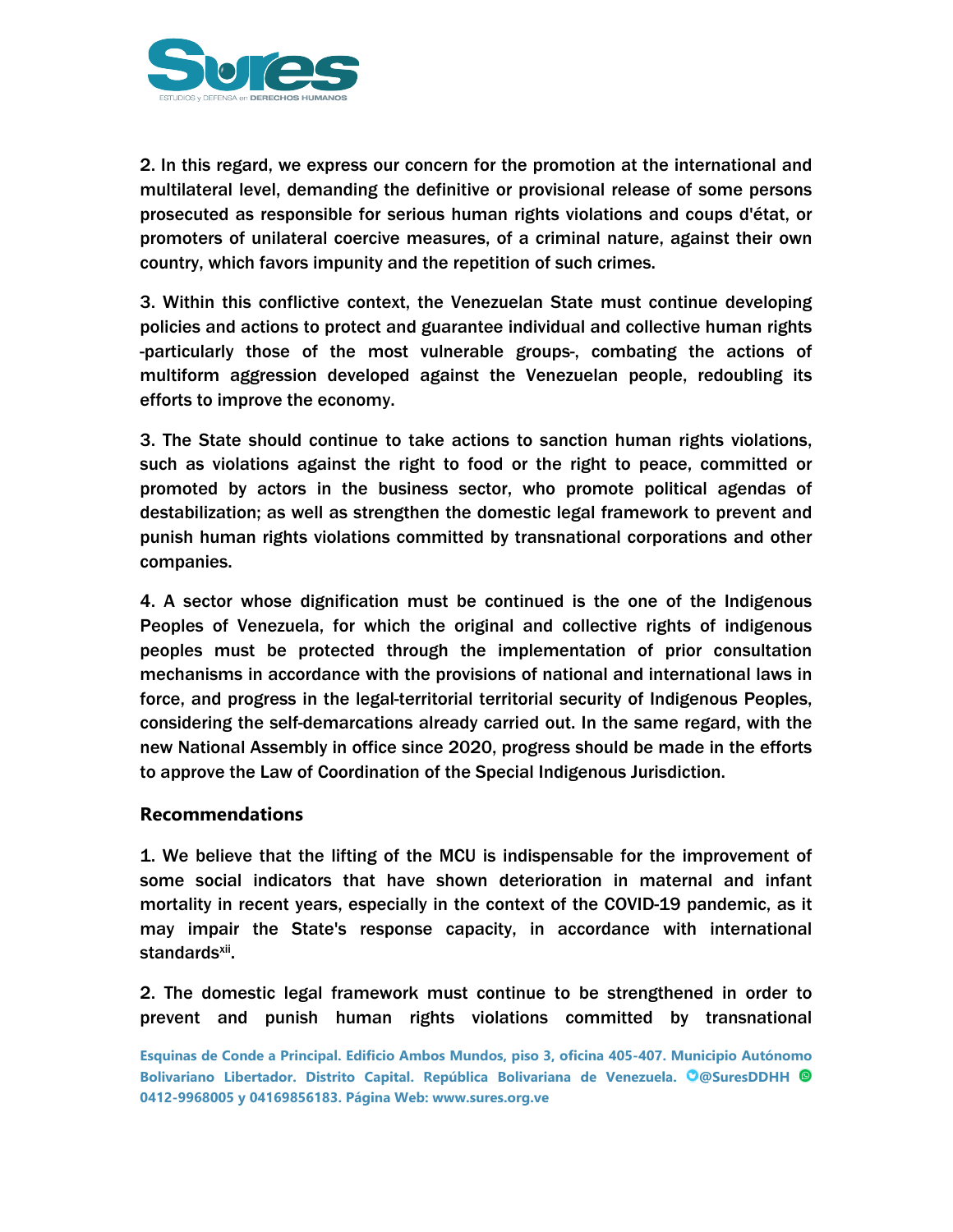

corporations and other companies, including international banks, against the right to food or the right to peace, such as those denounced by the Venezuelan State and the United Nations, in the context of the blockade situations suffered by the country. An emblematic case is that of the COVAX mechanism for acquiring vaccines, in which the UBS Bank - based in Switzerland - has arbitrarily blocked the last payments made by the Venezuelan State and are "under investigation", for which the Pan American Health Organization (PAHO) reiterated that it has not been able to confirm Venezuela's payment to the mechanism. The withholding of the payment made -\$ 10 million- for the purchase of vaccines against Coronavirus of the Covax mechanism is related to the economic sanctions imposed against Venezuela.

3. Ratification of the International Convention for the Protection of All Persons from Enforced Disappearance is recommended.

4. We also propose to ratify both the Optional Protocol to the International Covenant on Economic, Social and Cultural Rights and the Optional Protocol to the Convention against Torture and Other Cruel, Inhuman or Degrading Treatment or Punishment.

**Notes:**

ii UN Special Rapporteur on the negative impact of unilateral coercive measures on the enjoyment of human rights, Mr. Idriss Jazairy, in: UN News (31-01-2019). Available at:

https://news.un.org/es/story/2019/01/1450292

i Report of the Independent Expert on the promotion of <sup>a</sup> democratic and equitable international order, Mr. Alfred de Zayas, on his mission to the Bolivarian Republic of Venezuela and Ecuador, paragraph 36, page 14.

III Article 7.2 of the International Covenant on Economic, Social and Cultural Rights.

<sup>&</sup>lt;sup>iv</sup> UN Special Rapporteur on the negative impact of unilateral coercive measures on the enjoyment of human rights, Ms. Alena Douhan, Preliminary results of the visit to the Bolivarian Republic of Venezuela (February 2021), page 5.

v Paragraph 21 of General Comment 12 of the Committee on Economic, Social and Cultural Rights. The right to adequate food (article 11). (20th session, 1999)

vi UPR recommendations (3rd cycle - 26th session): 133.70, 133.231.

vii UPR recommendations (3rd cycle - 26th session): 133.32, 133.41, 133.231.

viii UPR Recommendations (3rd cycle - 26th session): 133.240.

<sup>&</sup>lt;sup>ix</sup> UPR Recommendations (3rd cycle - 26th session): 133.50.

x UPR Recommendation (3rd cycle - 26th session): 133.67.

xi UPR recommendations (3rd cycle - 26th session): 133.10, 133.245, 133.262.

xii Report on Covid-19 and Human Rights, Secretary General of the United Nations, António Guterres, in: Latin American and Caribbean News (Nodal) (24-04-2020). Available at:

**Esquinas de Conde <sup>a</sup> Principal. Edificio Ambos Mundos, piso 3, oficina 405-407. Municipio Autónomo Bolivariano Libertador. Distrito Capital. República Bolivariana de Venezuela. @SuresDDHH 0412-9968005 y 04169856183. Página Web: www.sures.org.ve**